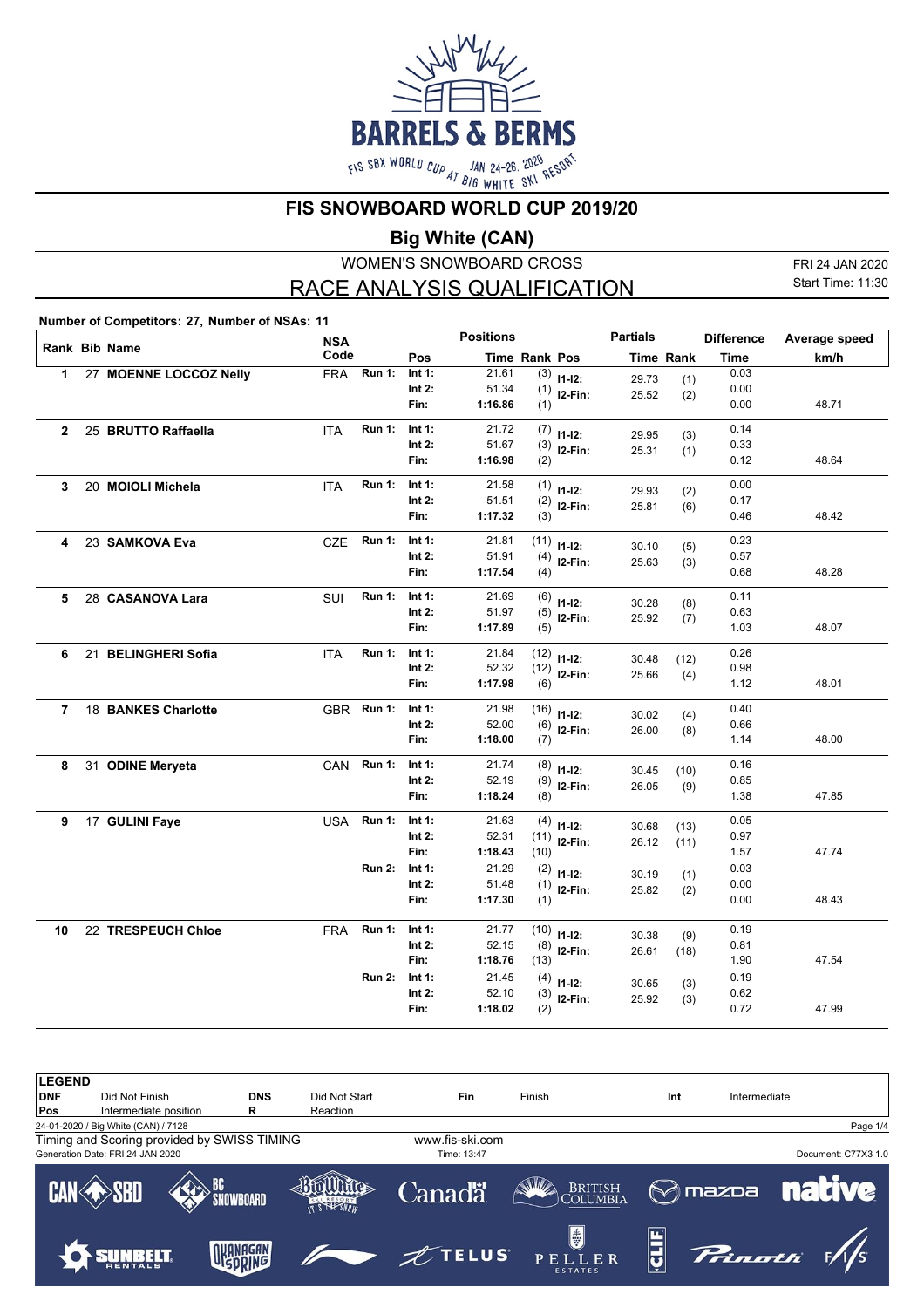|    |                              |            |               |                    | FIS SNOWBOARD WORLD CUP 2019/20 |                      |                |                 |                  |                   |                   |
|----|------------------------------|------------|---------------|--------------------|---------------------------------|----------------------|----------------|-----------------|------------------|-------------------|-------------------|
|    |                              |            |               |                    | <b>Big White (CAN)</b>          |                      |                |                 |                  |                   |                   |
|    |                              |            |               |                    | <b>WOMEN'S SNOWBOARD CROSS</b>  |                      |                |                 |                  |                   | FRI 24 JAN 2020   |
|    |                              |            |               |                    | RACE ANALYSIS QUALIFICATION     |                      |                |                 |                  |                   | Start Time: 11:30 |
|    | Rank Bib Name                | <b>NSA</b> |               |                    | <b>Positions</b>                |                      |                | <b>Partials</b> |                  | <b>Difference</b> | Average speed     |
|    |                              | Code       | <b>Run 1:</b> | Pos<br>Int 1:      | 21.76                           | <b>Time Rank Pos</b> |                |                 | <b>Time Rank</b> | Time<br>0.18      | km/h              |
| 11 | 24 JACOBELLIS Lindsey        | <b>USA</b> |               | Int $2:$           | 52.21                           | (9)<br>(10)          | $11 - 12$ :    | 30.45           | (10)             | 0.87              |                   |
|    |                              |            |               | Fin:               | 1:18.29                         | (9)                  | I2-Fin:        | 26.08           | (10)             | 1.43              | 47.82             |
|    |                              |            | <b>Run 2:</b> | Int $1$ :          | 21.55                           | (7)                  | $11 - 12$ :    | 30.70           | (5)              | 0.29              |                   |
|    |                              |            |               | Int $2:$           | 52.25                           | (6)                  | I2-Fin:        | 25.98           | (4)              | 0.77              |                   |
|    |                              |            |               | Fin:               | 1:18.23                         | (3)                  |                |                 |                  | 0.93              | 47.86             |
| 12 | 29 SIEGENTHALER Sina         | SUI        | <b>Run 1:</b> | Int $1$ :          | 21.95                           | (14)                 | $11 - 12$ :    | 30.83           | (16)             | 0.37              |                   |
|    |                              |            |               | Int $2:$<br>Fin:   | 52.78<br>1:19.95                | (16)<br>(20)         | $12-Fin:$      | 27.17           | (22)             | 1.44<br>3.09      | 46.83             |
|    |                              |            | <b>Run 2:</b> | Int $1$ :          | 21.58                           | (8)                  |                |                 |                  | 0.32              |                   |
|    |                              |            |               | Int $2$ :          | 52.24                           | (5)                  | $11 - 12$ :    | 30.66           | (4)              | 0.76              |                   |
|    |                              |            |               | Fin:               | 1:18.39                         | (4)                  | I2-Fin:        | 26.15           | (5)              | 1.09              | 47.76             |
| 13 | 19 BROCKHOFF Belle           | <b>AUS</b> | <b>Run 1:</b> | Int $1:$           | 22.10                           | (18)                 | $11-12:$       | 30.71           | (14)             | 0.52              |                   |
|    |                              |            |               | Int $2:$           | 52.81                           | (17)                 | I2-Fin:        | 25.73           | (5)              | 1.47              |                   |
|    |                              |            |               | Fin:               | 1:18.54                         | (12)                 |                |                 |                  | 1.68              | 47.67             |
|    |                              |            | <b>Run 2:</b> | Int $1$ :          | 21.58                           | (8)                  | $11 - 12$ :    | 30.44           | (2)              | 0.32              |                   |
|    |                              |            |               | Int $2$ :<br>Fin:  | 52.02<br>1:18.47                | (2)<br>(5)           | I2-Fin:        | 26.45           | (6)              | 0.54<br>1.17      | 47.71             |
|    |                              |            |               |                    |                                 |                      |                |                 |                  |                   |                   |
| 14 | 32 HEDIGER Sophie            | <b>SUI</b> | <b>Run 1:</b> | Int $1$ :          | 21.96                           | (15)                 | $11 - 12$ :    | 30.14           | (6)              | 0.38              |                   |
|    |                              |            |               | Int $2:$           | 52.10                           | (7)                  | $12-Fin:$      | 26.41           | (12)             | 0.76              |                   |
|    |                              |            |               | Fin:               | 1:18.51                         | (11)                 |                |                 |                  | 1.65              | 47.69             |
|    |                              |            | <b>Run 2:</b> | Int 1:<br>Int $2:$ | 21.43<br>52.21                  | (3)                  | $11 - 12$ :    | 30.78           | (6)              | 0.17<br>0.73      |                   |
|    |                              |            |               | Fin:               | 1:18.85                         | (4)<br>(6)           | I2-Fin:        | 26.64           | (7)              | 1.55              | 47.48             |
|    |                              |            |               |                    |                                 |                      |                |                 |                  |                   |                   |
| 15 | 38 NEUSSNER Katharina        | <b>AUT</b> | <b>Run 1:</b> | Int $1$ :          | 22.23                           | (22)                 | $11 - 12$ :    | 30.27           | (7)              | 0.65              |                   |
|    |                              |            |               | Int $2:$<br>Fin:   | 52.50<br>1:19.10                | (13)                 | $12-Fin:$      | 26.60           | (17)             | 1.16              |                   |
|    |                              |            | <b>Run 2:</b> | Int $1$ :          | 22.44                           | (14)<br>(17)         |                |                 |                  | 2.24<br>1.18      | 47.33             |
|    |                              |            |               | Int $2$ :          | 53.92                           | (12)                 | $11 - 12$ :    | 31.48           | (11)             | 2.44              |                   |
|    |                              |            |               | Fin:               | 1:19.69                         | (8)                  | I2-Fin:        | 25.77           | (1)              | 2.39              | 46.98             |
|    |                              |            |               |                    |                                 |                      |                |                 |                  |                   |                   |
| 16 | 30 PEREIRA de SOUSA MABILEAU | <b>FRA</b> | Run 1: Int 1: |                    | 21.67<br>52.59                  |                      | $(5)$ 11-12:   | 30.92           | (17)             | 0.09              |                   |
|    |                              |            |               | Int $2:$<br>Fin:   | 1:19.17                         | (15)                 | $(14)$ 12-Fin: | 26.58           | (16)             | 1.25<br>2.31      | 47.29             |
|    |                              |            | <b>Run 2:</b> | Int 1:             | 21.26                           |                      | $(1)$ 11-12:   |                 |                  | 0.00              |                   |
|    |                              |            |               | Int $2:$           | 52.53                           |                      | $(7)$ 12-Fin:  | 31.27<br>26.72  | (10)<br>(9)      | 1.05              |                   |
|    |                              |            |               | Fin:               | 1:19.25                         | (7)                  |                |                 |                  | 1.95              | 47.24             |
| 17 | 37 CRITCHLOW Tess            | CAN        | <b>Run 1:</b> | Int 1:             | 21.58                           |                      | $(1)$ 11-12:   | 31.38           | (21)             | 0.00              |                   |
|    |                              |            |               | Int 2:             | 52.96                           |                      | $(18)$ 12-Fin: | 26.44           | (13)             | 1.62              |                   |
|    |                              |            |               | Fin:               | 1:19.40                         | (16)                 |                |                 |                  | 2.54              | 47.15             |
|    |                              |            | <b>Run 2:</b> | Int 1:<br>Int $2:$ | 21.50                           |                      | $(5)$ 11-12:   |                 |                  | 0.24              |                   |
|    |                              |            |               | Fin:               | <b>DNF</b>                      |                      | I2-Fin:        |                 |                  |                   |                   |
| 18 | 26 BERGERMANN Zoe            | CAN        | Run 1:        | Int 1:             | 22.14                           |                      | $(20)$ 11-12:  |                 |                  | 0.56              |                   |
|    |                              |            |               | Int 2:             | 53.14                           |                      | $(19)$ 12-Fin: | 31.00<br>26.45  | (19)<br>(14)     | 1.80              |                   |
|    |                              |            |               | Fin:               | 1:19.59                         | (17)                 |                |                 |                  | 2.73              | 47.04             |
|    |                              |            | <b>Run 2:</b> | Int 1:             | 21.54                           |                      | $(6)$ 11-12:   | 31.15           | (8)              | 0.28              |                   |
|    |                              |            |               | Int $2$ :          | 52.69                           |                      | $(8)$ 12-Fin:  | 27.28           | (12)             | 1.21              |                   |
|    |                              |            |               | Fin:               | 1:19.97                         | (10)                 |                |                 |                  | 2.67              | 46.82             |

| <b>LEGEND</b> |                                     |                                             |                        |                     |                     |                                           |     |                                 |
|---------------|-------------------------------------|---------------------------------------------|------------------------|---------------------|---------------------|-------------------------------------------|-----|---------------------------------|
| <b>DNF</b>    | Did Not Finish                      |                                             | <b>DNS</b>             | Did Not Start       | Fin                 | Finish                                    | Int | Intermediate                    |
| Pos           | Intermediate position               |                                             | R                      | Reaction            |                     |                                           |     |                                 |
|               | 24-01-2020 / Big White (CAN) / 7128 |                                             |                        |                     |                     |                                           |     | Page 2/4                        |
|               |                                     | Timing and Scoring provided by SWISS TIMING |                        |                     | www.fis-ski.com     |                                           |     |                                 |
|               | Generation Date: FRI 24 JAN 2020    |                                             |                        |                     | Time: 13:47         |                                           |     | Document: C77X3 1.0             |
|               | <b>CAN SBD</b>                      |                                             | <b>BC</b><br>SNOWBOARD | <b>T'S THE SNOW</b> | <b>Canadä</b>       | BRITISH<br>COLUMBIA                       |     | <b>native</b><br><b>M</b> mazpa |
|               |                                     |                                             | <b>NUANAGAN</b>        |                     | $\mathscr{L}$ TELUS | $\frac{1}{3}$<br>PELLER<br><b>ESTATES</b> |     | <b>Prinatti</b>                 |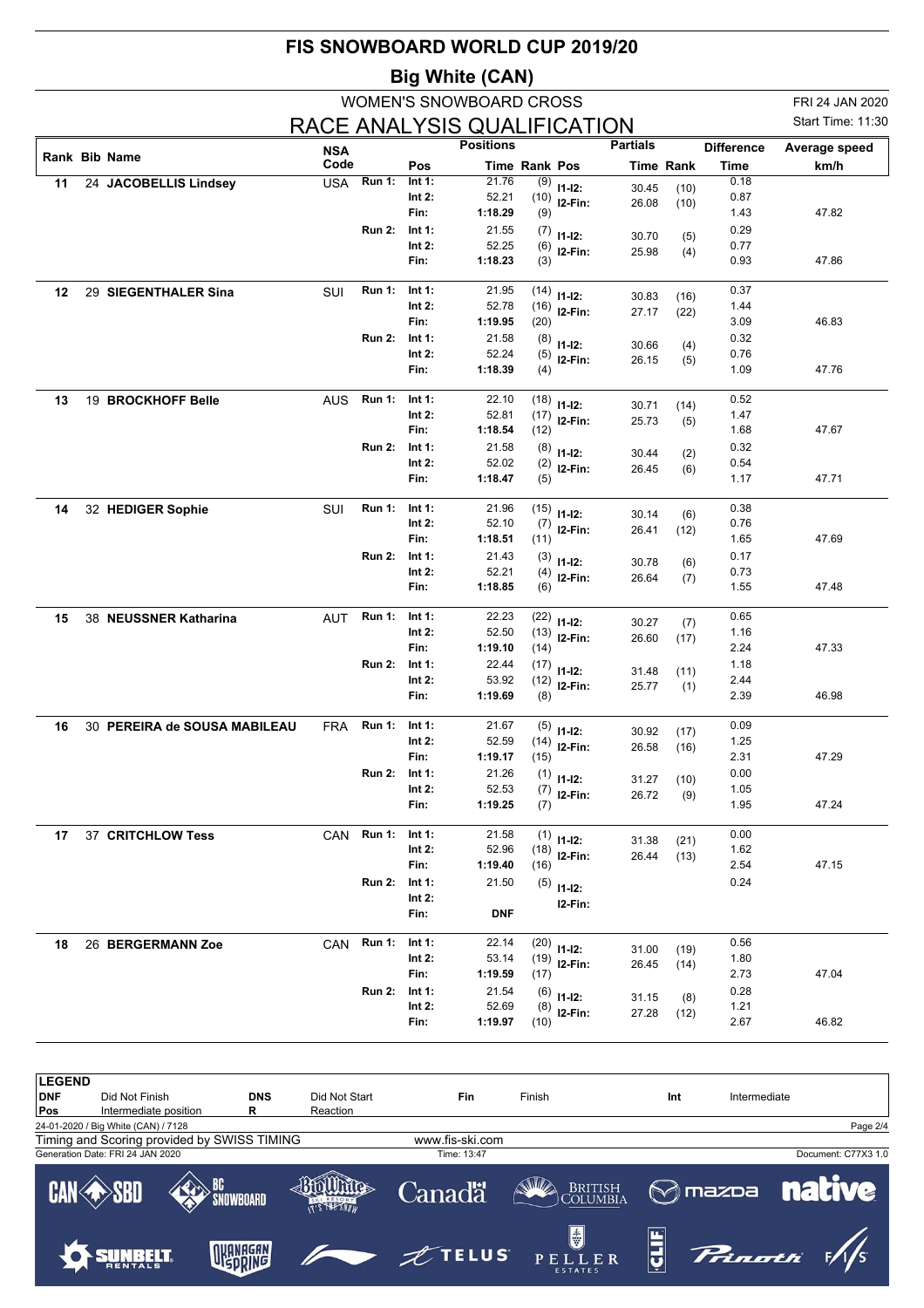|    |                      |            |               |                       | FIS SNOWBOARD WORLD CUP 2019/20 |                      |                                 |                 |                  |                   |                   |
|----|----------------------|------------|---------------|-----------------------|---------------------------------|----------------------|---------------------------------|-----------------|------------------|-------------------|-------------------|
|    |                      |            |               |                       | <b>Big White (CAN)</b>          |                      |                                 |                 |                  |                   |                   |
|    |                      |            |               |                       | <b>WOMEN'S SNOWBOARD CROSS</b>  |                      |                                 |                 |                  |                   | FRI 24 JAN 2020   |
|    |                      |            |               |                       | RACE ANALYSIS QUALIFICATION     |                      |                                 |                 |                  |                   | Start Time: 11:30 |
|    | Rank Bib Name        | <b>NSA</b> |               |                       | <b>Positions</b>                |                      |                                 | <b>Partials</b> |                  | <b>Difference</b> | Average speed     |
|    |                      | Code       |               | Pos                   |                                 | <b>Time Rank Pos</b> |                                 |                 | <b>Time Rank</b> | Time              | km/h              |
| 19 | 42 NAKAMURA Yuka     | <b>JPN</b> | <b>Run 1:</b> | Int $1$ :<br>Int $2:$ | 22.18<br>53.16                  | (21)<br>(20)         | $11-12:$                        | 30.98           | (18)             | 0.60<br>1.82      |                   |
|    |                      |            |               | Fin:                  | 1:19.71                         | (18)                 | $12-Fin:$                       | 26.55           | (15)             | 2.85              | 46.97             |
|    |                      |            | <b>Run 2:</b> | Int 1:                | 22.42                           | (15)                 | $11 - 12$ :                     | 32.09           | (14)             | 1.16              |                   |
|    |                      |            |               | Int $2:$              | 54.51                           | (15)                 | $12-Fin:$                       | 26.68           | (8)              | 3.03              |                   |
|    |                      |            |               | Fin:                  | 1:21.19                         | (13)                 |                                 |                 |                  | 3.89              | 46.11             |
| 20 | 40 MOLODYH Livia     | USA        | <b>Run 1:</b> | Int 1:                | 21.88                           | (13)                 | $11 - 12$ :                     | 30.74           | (15)             | 0.30              |                   |
|    |                      |            |               | Int $2:$              | 52.62<br>1:20.02                | (15)                 | $12-Fin:$                       | 27.40           | (23)             | 1.28              |                   |
|    |                      |            | <b>Run 2:</b> | Fin:<br>Int 1:        | 22.11                           | (21)<br>(12)         |                                 |                 |                  | 3.16<br>0.85      | 46.79             |
|    |                      |            |               | Int $2:$              | 53.05                           | (9)                  | $11 - 12$ :                     | 30.94           | (7)              | 1.57              |                   |
|    |                      |            |               | Fin:                  | 1:19.87                         | (9)                  | I2-Fin:                         | 26.82           | (10)             | 2.57              | 46.88             |
| 21 | 36 BRENNEMAN Carle   | <b>CAN</b> | <b>Run 1:</b> | Int 1:                | 21.98                           | (16)                 |                                 |                 |                  | 0.40              |                   |
|    |                      |            |               | Int $2:$              | 53.18                           | (21)                 | $11 - 12$ :<br>I2-Fin:          | 31.20           | (20)             | 1.84              |                   |
|    |                      |            |               | Fin:                  | 1:19.90                         | (19)                 |                                 | 26.72           | (19)             | 3.04              | 46.86             |
|    |                      |            | <b>Run 2:</b> | Int $1$ :             | 21.97                           | (10)                 | $11-12:$                        | 31.75           | (12)             | 0.71              |                   |
|    |                      |            |               | Int $2$ :             | 53.72                           | (11)                 | $12-Fin:$                       | 26.83           | (11)             | 2.24              |                   |
|    |                      |            |               | Fin:                  | 1:20.55                         | (11)                 |                                 |                 |                  | 3.25              | 46.48             |
| 22 | 41 McMANIMAN Audrey  | <b>CAN</b> | <b>Run 1:</b> | Int $1$ :             | 22.31                           | (24)                 | $11 - 12$ :                     | 31.72           | (23)             | 0.73              |                   |
|    |                      |            |               | Int $2:$              | 54.03                           | (23)                 | $12-Fin:$                       | 27.16           | (21)             | 2.69              |                   |
|    |                      |            |               | Fin:                  | 1:21.19                         | (22)                 |                                 |                 |                  | 4.33              | 46.11             |
|    |                      |            | <b>Run 2:</b> | Int 1:<br>Int $2:$    | 22.40<br>53.66                  | (14)<br>(10)         | $11 - 12$ :                     | 31.26           | (9)              | 1.14<br>2.18      |                   |
|    |                      |            |               | Fin:                  | 1:21.13                         | (12)                 | $12-Fin:$                       | 27.47           | (13)             | 3.83              | 46.15             |
|    |                      | GER        | <b>Run 1:</b> | Int 1:                | 22.25                           |                      |                                 |                 |                  | 0.67              |                   |
| 23 | 34 IHEDIOHA Hanna    |            |               | Int $2:$              | 54.31                           | (23)<br>(24)         | $11 - 12$ :<br>I2-Fin:          | 32.06           | (24)             | 2.97              |                   |
|    |                      |            |               | Fin:                  | 1:21.19                         | (22)                 |                                 | 26.88           | (20)             | 4.33              | 46.11             |
|    |                      |            | <b>Run 2:</b> | Int 1:                | 21.99                           | (11)                 | $11-12:$                        |                 |                  | 0.73              |                   |
|    |                      |            |               | Int $2:$              |                                 |                      | I2-Fin:                         |                 |                  |                   |                   |
|    |                      |            |               | Fin:                  | <b>DNF</b>                      |                      |                                 |                 |                  |                   |                   |
| 24 | 35 MANCARI Rosina    | USA        | Run 1: Int 1: |                       | 22.10                           |                      | $(18)$ 11-12:                   | 31.65           | (22)             | 0.52              |                   |
|    |                      |            |               | Int $2:$              | 53.75                           |                      | $(22)$ 12-Fin:                  | 49.12           | (25)             | 2.41              |                   |
|    |                      |            | <b>Run 2:</b> | Fin:<br>Int 1:        | 1:42.87<br>22.43                | (25)                 |                                 |                 |                  | 26.01<br>1.17     | 36.40             |
|    |                      |            |               | Int $2:$              | 54.18                           | (16)                 | $11-12:$<br>$(13)$ 12-Fin:      | 31.75           | (12)             | 2.70              |                   |
|    |                      |            |               | Fin:                  | 1:22.28                         | (14)                 |                                 | 28.10           | (14)             | 4.98              | 45.50             |
|    |                      |            | <b>Run 1:</b> |                       | 22.96                           |                      |                                 |                 |                  | 1.38              |                   |
| 25 | 33 HOPJAKOVA Vendula | CZE        |               | Int 1:<br>Int 2:      | 55.38                           |                      | $(25)$ 11-12:<br>$(25)$ 12-Fin: | 32.42           | (25)             | 4.04              |                   |
|    |                      |            |               | Fin:                  | 1:23.60                         | (24)                 |                                 | 28.22           | (24)             | 6.74              | 44.78             |
|    |                      |            | <b>Run 2:</b> | Int 1:                | 22.18                           |                      | $(13)$ 11-12:                   | 32.27           | (15)             | 0.92              |                   |
|    |                      |            |               | Int 2:                | 54.45                           |                      | $(14)$ 12-Fin:                  | 28.27           | (15)             | 2.97              |                   |
|    |                      |            |               | Fin:                  | 1:22.72                         | (15)                 |                                 |                 |                  | 5.42              | 45.26             |
| 26 | 43 MOYER Haili       | CAN        | <b>Run 1:</b> | Int 1:                | 23.20                           |                      | $(26)$ 11-12:                   |                 |                  | 1.62              |                   |
|    |                      |            |               | Int 2:                |                                 |                      | I2-Fin:                         |                 |                  |                   |                   |
|    |                      |            | <b>Run 2:</b> | Fin:<br>Int 1:        | <b>DNF</b><br>23.62             |                      |                                 |                 |                  | 2.36              |                   |
|    |                      |            |               | Int $2$ :             | 56.77                           |                      | $(18)$ 11-12:<br>$(16)$ 12-Fin: | 33.15           | (16)             | 5.29              |                   |
|    |                      |            |               | Fin:                  | 1:27.19                         | (16)                 |                                 | 30.42           | (16)             | 9.89              | 42.94             |
|    |                      |            |               |                       |                                 |                      |                                 |                 |                  |                   |                   |

**LEGEND**<br>DNF **DNF** Did Not Finish **DNS** Did Not Start **Fin** Finish **Int** Intermediate **Pos** Intermediate position **R** Reaction 24-01-2020 / Big White (CAN) / 7128 Page 3/4 Timing and Scoring provided by SWISS TIMING www.fis-ski.comGeneration Date: FRI 24 JAN 2020 Time: 13:47 Document: C77X3 1.0 BRITISH COLUMBIA BC<br>`SNOWBOARD 400 Miles Canadä  $\bigotimes$ mazba **nati** CAN Ve SBI **THE SWOW** H E  $\frac{1}{5}$ OKANAGAN **TELUS SUNBELT** )<br>inoth  $E R$  $P E$